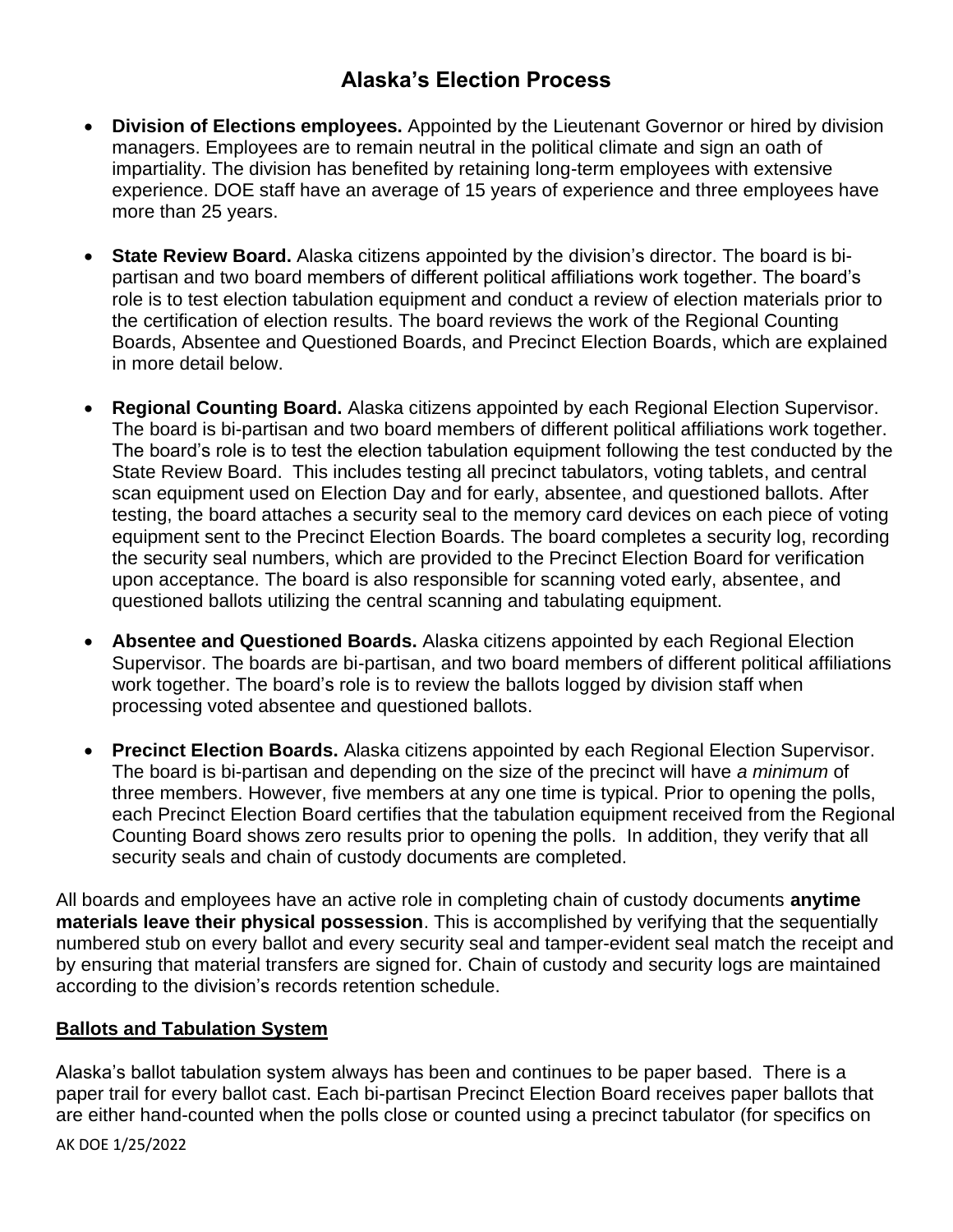counting see prior webpage Alaska's Ballot Counting Process). In addition, to comply with the Help America Vote Act, each precinct has a touch screen voting tablet to accommodate voters with disabilities and voters needing required language assistance. These tablets are equipped with a voter-verifiable paper trail that allows the voter to verify the printed version of the ballot prior to casting the ballot. They are used by approximately 1% of voters.

Scanning equipment is used in 306 precincts, typically in urban locations with a high volume of voters. These precincts include 95% of all registered voters. 135 precincts do not use the scanners but hand count the ballots, due to the low volume of voters. These precincts represent 5% of all registered voters.

Alaska's ballot tabulation system is certified by the federal Election Assistance Commission and is thoroughly tested for logic and accuracy prior to each election by the bi-partisan State Review and Regional Counting Boards and tested and certified by the bi-partisan Precinct Election Board.

Only the authorized, designated division staff person designs the election database and ballots using the certified software. Ballot images are sent to the contracted in-state ballot printer. Each printed ballot has a sequentially numbered stub and the division maintains a record of the ballot stub numbers sent to each voting location. This is critical as it is part of the ballot tracking and accountability process.

After sending the ballot images with the ballot stub numbers to the printer, the authorized and designated staff person begins installing the election parameters onto the individual memory devices used to tabulate votes. This process takes place directly from the certified system. Once the memory devices are prepared, two different logic and accuracy tests are conducted by two different bi-partisan boards, the State Review Board and Regional Counting Board. This testing ensures the memory devices are accurately counting ballots. At no time during the programming or testing of the tabulation equipment is any of the equipment connected to the internet or a network. In addition to testing the memory cards, before each election, the division conducts a functionality test on each piece of equipment to ensure the equipment is in proper working order.

The final test is completed on election morning by the bi-partisan Precinct Election Board. The precinct election workers turn the tabulation equipment on and print a "zero" totals report verifying that no results have been counted on that machine. The election workers sign and secure the zero totals report inside the unit. They also inspect the inside of the ballot box verifying that it is empty before any vote is cast.

#### **Absentee Voting (by-mail, online delivery, and fax)**

The State of Alaska is a no-excuse absentee voting state. This means that any Alaska voter can apply for and vote an absentee ballot. In order to receive a ballot, voters must submit an application to the division between January 1 of the election year and 10 days before the election.

The paper application is on the division's website and any division office can provide an application to a voter. Any political party, group, or organization can also send an application to voters. This frequently results in a voter receiving multiple applications. Additionally, the Online Absentee Ballot Application System is available on the division's website. To use the system, a voter must have a valid Alaska driver's license or state ID card. Only the voter may submit an application on the voter's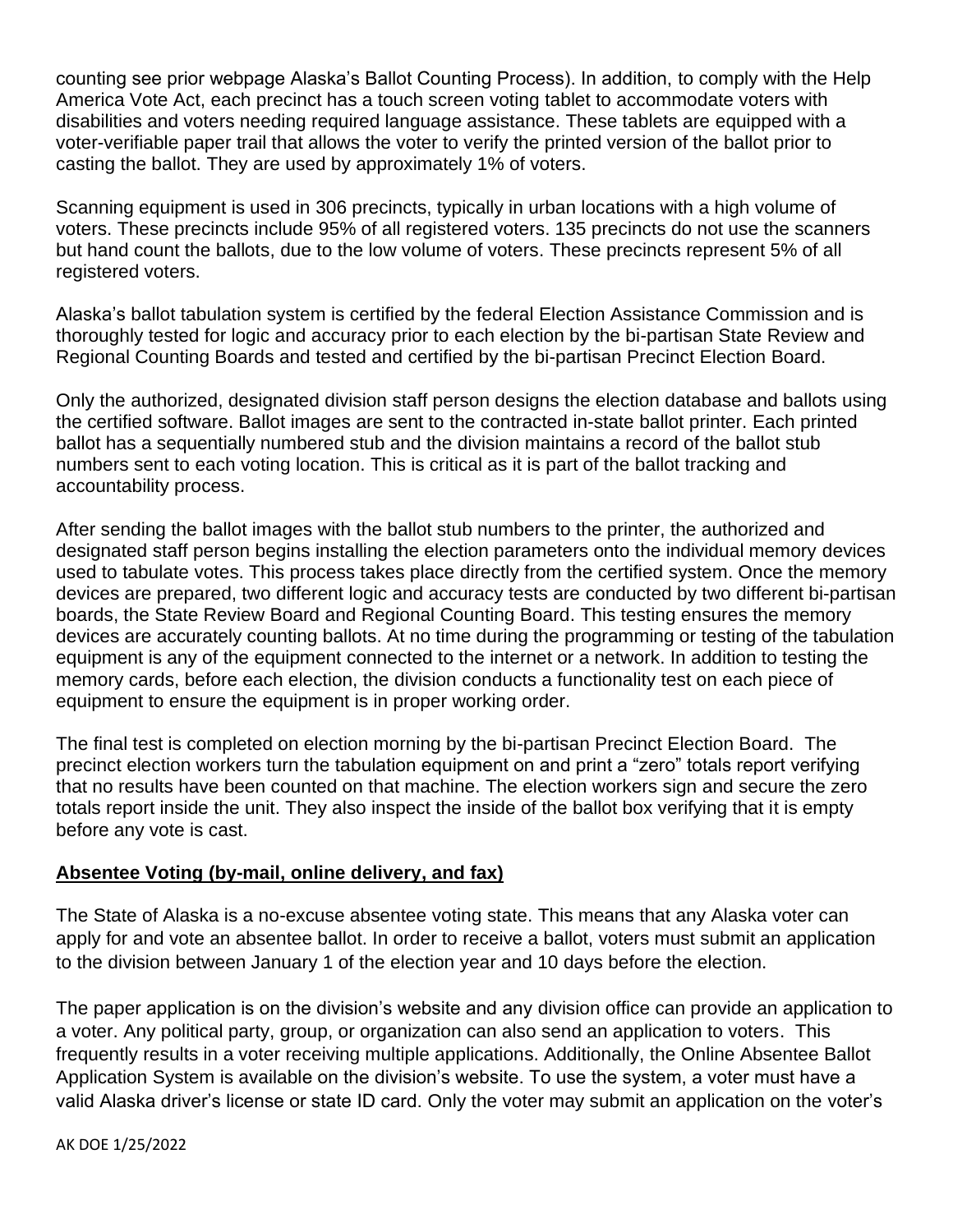behalf. An absentee ballot application cannot be submitted for someone else unless the person has a valid power of attorney which authorizes them to apply on behalf of the voter.

The application requires voters to choose the election(s) for which they are requesting an absentee ballot. Voters must swear that they are a U.S. citizen and at least 18 years of age or within 90 days of their 18th birthday. Other information that must be provided includes the voter's name, Alaska residence address, permanent mailing address, one identifier (SSN, last 4 of SSN, or AK driver's license/state ID number), birthdate, gender, military and overseas status (if applicable), if they are in remote Alaska or overseas (if applicable), ballot mailing address, contact information, signature, and date.

Military and Overseas voters are covered by the Uniformed and Overseas Citizens Absentee Voting Act (UOCAVA). Any active uniformed service member, merchant marine, commissioned corps member, their spouses and dependents, and U.S. citizens living temporarily overseas can apply for an absentee ballot under this Act. It does not matter if they are currently in Alaska or currently out-ofstate. When out-of-state, they must use the Alaska residence address where they are currently registered or where they resided prior to leaving Alaska. U.S. citizens that are living overseas with no intention to return to Alaska can also apply for an absentee ballot. However, they are eligible to receive a ballot that only has Federal races. UOCAVA voters can apply using an Alaska absentee ballot application or they can apply using the Federal Post Card Application (FPCA). Additionally, they can use the Federal Write-In Absentee Ballot (FWAB) as an emergency backup ballot if they have not received their absentee ballot from the state. The FPCA and FWAB are forms that are created and maintained by the Federal government.

Upon receipt of an absentee ballot application, division staff process the application in the Voter Registration Elections Management System (VREMS) and schedule the voter to receive a ballot. Staff ensure voters are provided all statutorily required information and are eligible to receive a ballot. The application deadline is no later than 10 days prior to the election for which the voter is requesting an absentee ballot.

No later than 45 days prior to an election, ballot packages are sent to UOCAVA voters and voters who have indicated they live in remote Alaska or are temporarily overseas. All other ballot packages are mailed as soon as the official ballots are available, approximately 25 days prior to the election. Ballot packages include the ballot, the return envelope, voting instructions, and a grey secrecy sleeve.

Upon receipt of their ballot package, voters can vote their ballot, place it inside the grey secrecy sleeve, and then seal it in the return envelope. Voters must complete the required information on the outside of the return envelope. They must sign the envelope and provide one identifier (voter number, AK driver's license or State ID number, date of birth, or last four of SSN). They must have their signature witnessed by an authorized official or, if an authorized official is not reasonably available, by a witness 18 years of age or older. The witness provides the date and location where they witnessed the voter's signature and they also sign the envelope. Once the envelope is sealed, the voter's confidential information is not viewable until it is received by the division.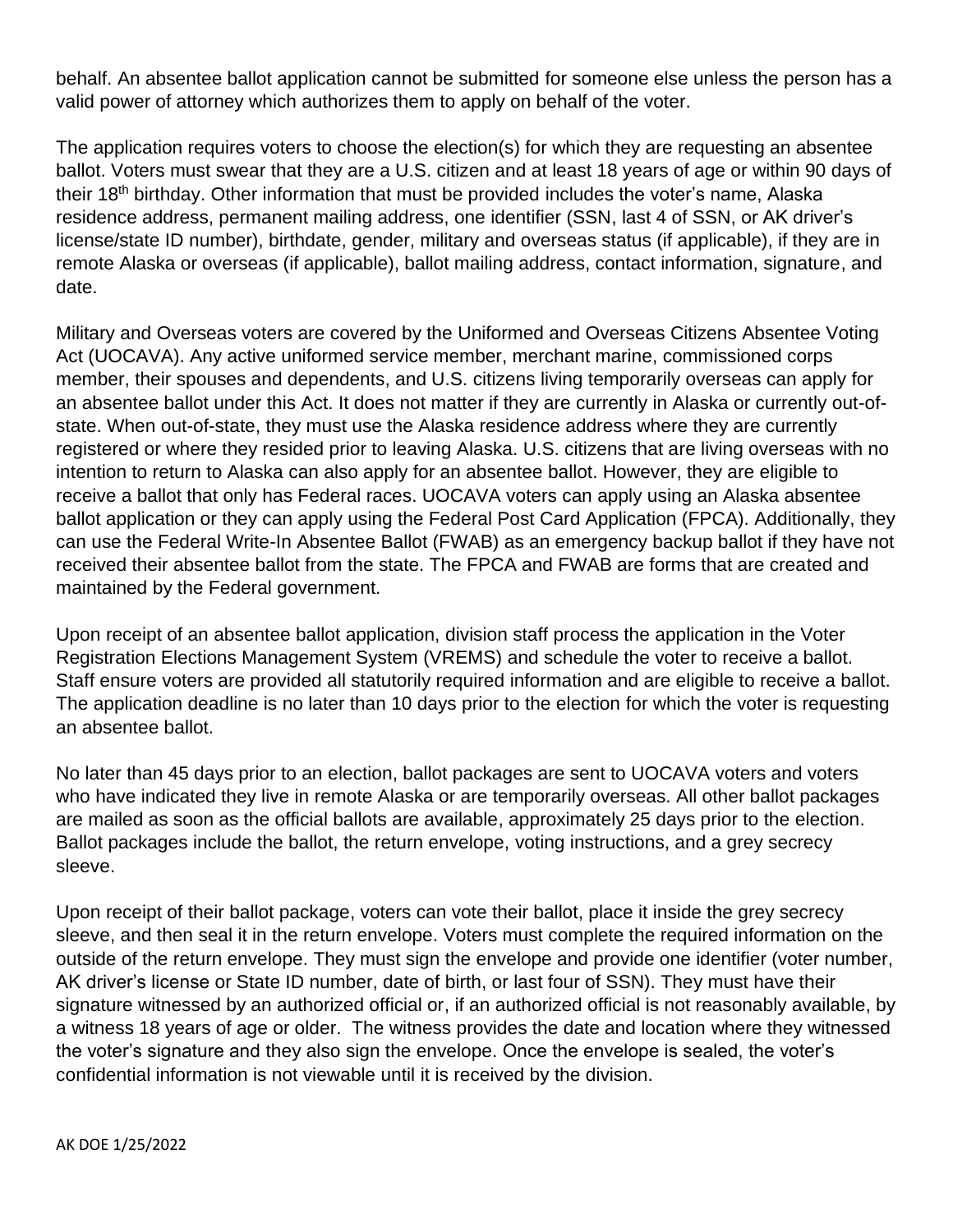A voter may return a voted absentee by-mail ballot by mail (after applying required postage) or by dropping it off at any division office or voting location.

Ballots must be postmarked or dropped off on or before Election Day. Primary and REAA election ballots postmarked on or before Election Day must be received no later than 10 days after Election Day. General election ballots must be received 10 days after Election Day when mailed from within the U.S. and from the U.S. territories of Puerto Rico, Guam, the Virgin Islands, and American Samoa. Ballots mailed from outside the U.S. must be received 15 days after the general election.

If a voter makes a mistake when casting their absentee ballot, they can contact the Absentee and Petition Office to request a replacement ballot. Additionally, if a voter decides that they would rather vote in person and no longer want to vote the absentee ballot, they are instructed to destroy and dispose of the absentee ballot.

Beginning 15 days prior to Election Day, civilian voters can also request to have their absentee ballot sent to them by electronic transmission, either by fax or online delivery. Military and overseas voters can apply for ballots delivered this way at any time.

If a voter received their absentee ballot by fax or online delivery, they can only return their voted ballot by fax or by-mail. There is currently no option to return a voted ballot through online delivery. Ballots returned by fax must be received no later than 8:00pm on Election Day. Online delivery and fax ballots returned by-mail must meet the same requirements as the ballots sent by-mail and returned by-mail.

Absentee by-mail ballots received at a Regional Elections Office are kept in a secure ballot room in date and district order. Each day a batch sheet is date-stamped and bundled by house district with ballots received that day. Ballots are never left unattended at a desk.

#### **Logging and Review of Absentee and Questioned Ballots**

For both absentee (including by-mail, in-person, and special needs) and questioned ballots, division staff connect each ballot with a voter registration record and make the initial determination to accept or reject the ballot based on what is required on the envelope, the information in the voter record, and the type of ballot received. After a ballot is logged it is assigned a sequence number.

For example, the statewide accept code "S" allows the division to count statewide races only and would apply to a voter who lives and is registered in Nome but voted a questioned ballot on Election Day in Juneau. Those locations do not share a judicial, house, or senate district so votes for those races on the ballot will not count. But these locations do share all statewide races, which include President and Vice President, US Representative, US Senate, and Governor and Lieutenant Governor, so votes for those races on the ballot will count.

AK DOE 1/25/2022 The Absentee and Questioned Review Boards review all absentee and questioned ballots after they are logged by division staff. These boards review each voted ballot envelope to verify that the voter is qualified to vote in the election and to determine if the ballot was properly cast. Working in teams of two, the review of absentee ballots begins no later than one week before Election Day and the review of questioned ballots begins two days after Election Day. The review of both absentee and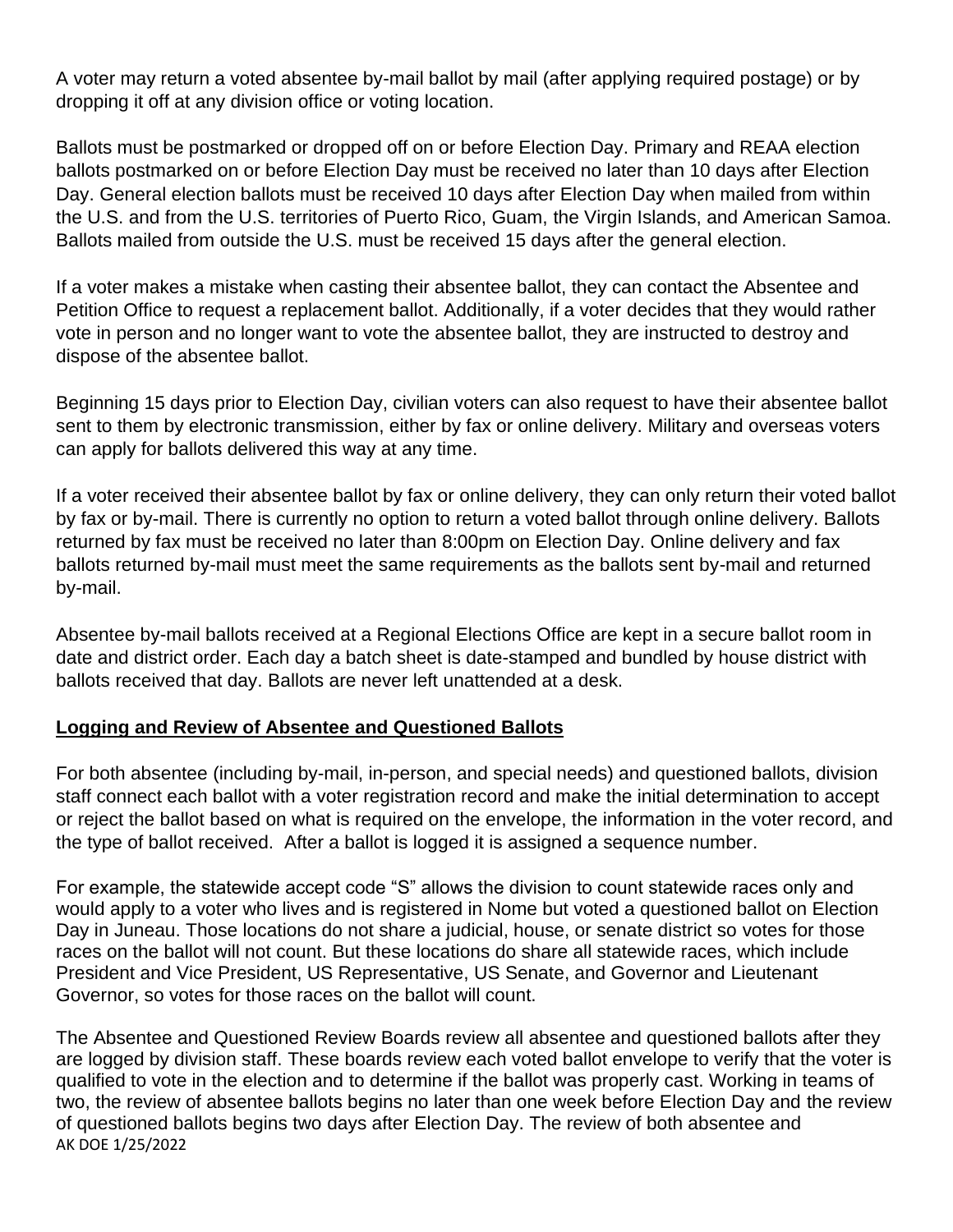questioned ballots continues through the deadline to receive ballots for each election. These boards work directly with each Regional Election Supervisor who sets the days and hours the boards will meet.

These boards use the Absentee or Questioned Review Board Report Details (details report) and review each ballot envelope against the details report. They review the voter's name and registration status, district ballot issued, residence and mailing address, ballot sequence number, district and precinct registered, registration dates, district/precinct number where voting took place, and accept or reject code assigned.

Each time these boards meet they complete an Absentee or Questioned Ballot Audit Report. This report tracks the number of ballot envelopes provided to them from the Regional Election Supervisor. After they have reviewed all ballot envelopes, they tally the total number of ballot envelopes and the different types of accept or reject codes. The boards cross check their tally against the tally from the Regional Election Supervisor. This cross check ensures that the totals and individual count and reject types processed by division staff are in agreement with the review by the board.

During the ballot review period, observers are given a public version of the details report. This report excludes all the confidential information but allows the observers to follow along with the review process. The observers can also use the information on the report to challenge count or no count determinations. Prior to submitting a written challenge, the Regional Election Supervisor will review the absentee or questioned ballot envelope and the report with the observer and answer any questions. Observer challenges must be in writing. The director is sent all challenges for determination. A challenged ballot is placed in a Challenged Ballot Envelope to easily identify the ballot. The observer has the right to withdraw their challenge at any time. Once the director has made the final decision, the decision may only be appealed during a recount or litigation. Challenged ballots remain in the Challenged Ballot Envelope, so if there is a recount or litigation they are easily identifiable and not commingled.

## **Election Day**

Throughout Election Day, the bi-partisan Precinct Election Board maintains physical security of the ballots and equipment. Most voters at a precinct are 'regular voters' who are listed on the precinct register. After a voter has provided identification and has signed the precinct register, the board issues the voter a ballot.

Questioned ballots are voted on Election Day at a precinct. There are several reasons a person would have to vote a questioned ballot:

- their name is not on the precinct register because they are either voting out of their assigned precinct or they were not registered by the 30-day registration deadline,
- they are required to provide identification and they do not have any at the time of voting,
- their address or name has changed,
- their qualifications are challenged, or
- they have already voted.

The voter signs a questioned register (not the regular precinct register) and they complete the questioned ballot envelope. The information on this envelope allows the division to compare it to

AK DOE 1/25/2022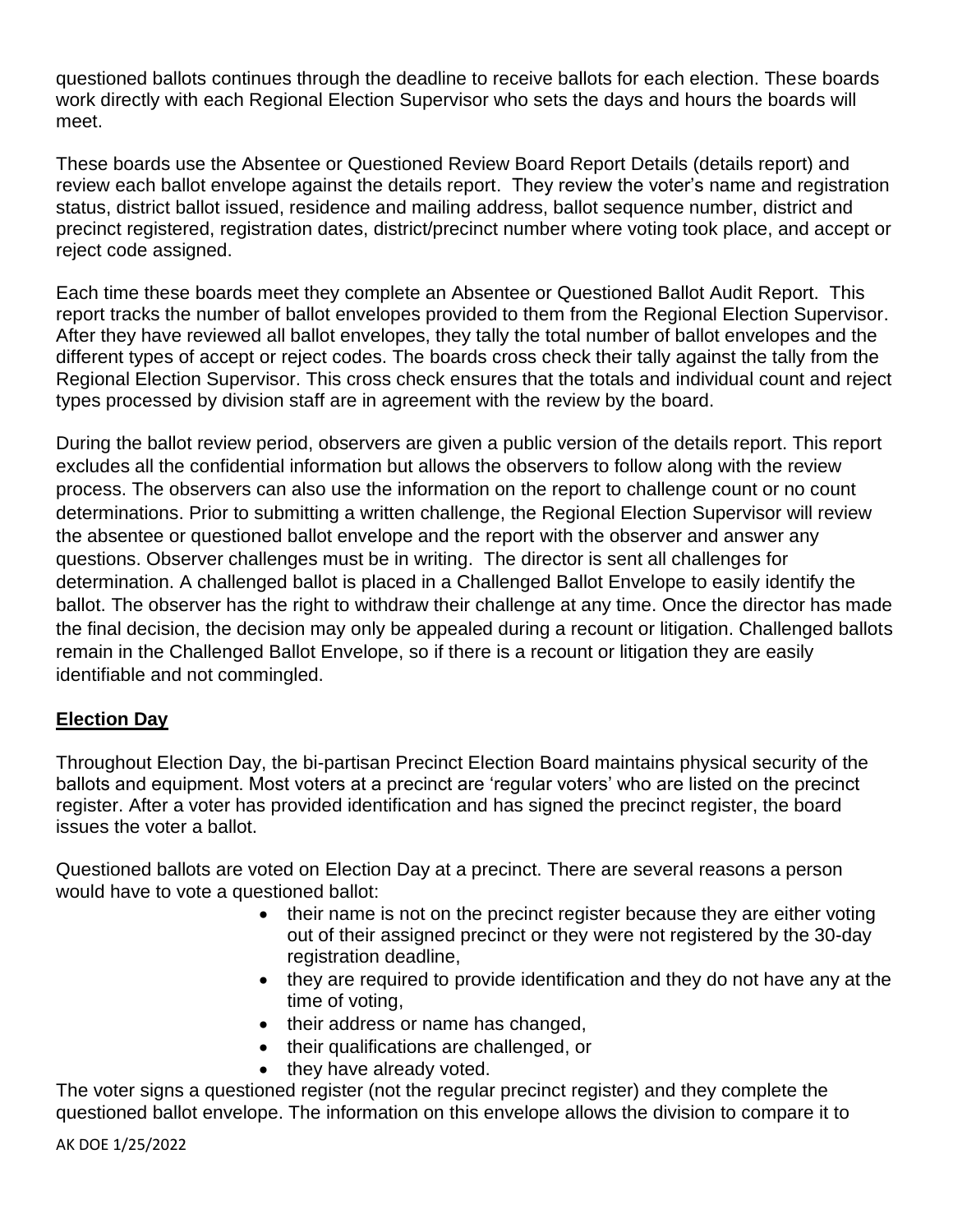existing information on the voter's record to determine ballot count eligibility. It also allows the division to update the voter's registration or register the voter. Voters receive a notice about the questioned ballot process. After the voter signs the questioned register and completes the required information on the envelope, they vote their ballot and then place it in a grey secrecy sleeve and seal it in the questioned envelope. Questioned ballot envelopes are placed into the ballot box, but they are not processed through the precinct scanner. Before questioned ballots are counted, they go through a review process.

## **Special Needs Voting**

Special needs voting is for those whose disability, illness, or age prevents them from going to a polling place, It allows them to have a representative pick up and deliver a ballot to them. The representative signs a special needs register and completes one side of the special needs envelope. The voter completes the other side. The representative must provide:

- their name.
- residence and mailing address,
- social security number, voter identification number, or date of birth,
- the name of the voter, and
- a signed oath that they are receiving a ballot on behalf of the voter and will not vote the ballot for the voter, will not coerce the voter, will not divulge the vote cast by the voter, and is aware that unlawful interference with voting is punishable by law.

The Precinct Election Board tracks the number of issued and returned special needs ballots as part of the end of night ballot accountability. Returned special needs ballots are placed inside the ballot box, and like the questioned ballots, they are not processed through the precinct scanner and they go through a review process. Special needs ballots can be returned to any polling place before 8:00pm on Election Day.

## **After the Polls Close**

Voted ballots remain secure and inside the ballot box until after the polls have closed. Once the polls have closed, the Precinct Election Board prints and signs two copies of the election results report. This report prints on a continuous paper roll that includes the morning's zero report. These reports have a date and time stamp, showing that just prior to 7:00 am when the polls open, there were zero results or ballots cast. Then, on the uninterrupted paper results report, the end of night results (total ballots cast and tabulated results) are printed. A minimum of two members of the Precinct Election Board sign the report at both the opening and closing of the polls. The State Review Board uses this report to match the number of ballots used to the number of ballots cast. The results report is the tabulated results from all ballots cast on that machine. Results reports are provided to any observer present who asks for a copy. The results report prints before the results are uploaded via cellular modem. This allows the State Review Board during their review to verify that the results transmitted are the same as the results at the time of closing.

Poll watchers, representing a candidate, party, group, or ballot measure, who are on-site throughout the voting process are welcome to observe the Precinct Election Board perform the closing procedures which include counting the votes, securing or destroying unused ballots, and securing voted ballots inside tamper-evident containers. The Precinct Election Board's process and the presence of the poll watchers on site prevent vote manipulation or the casting of fraudulent ballots.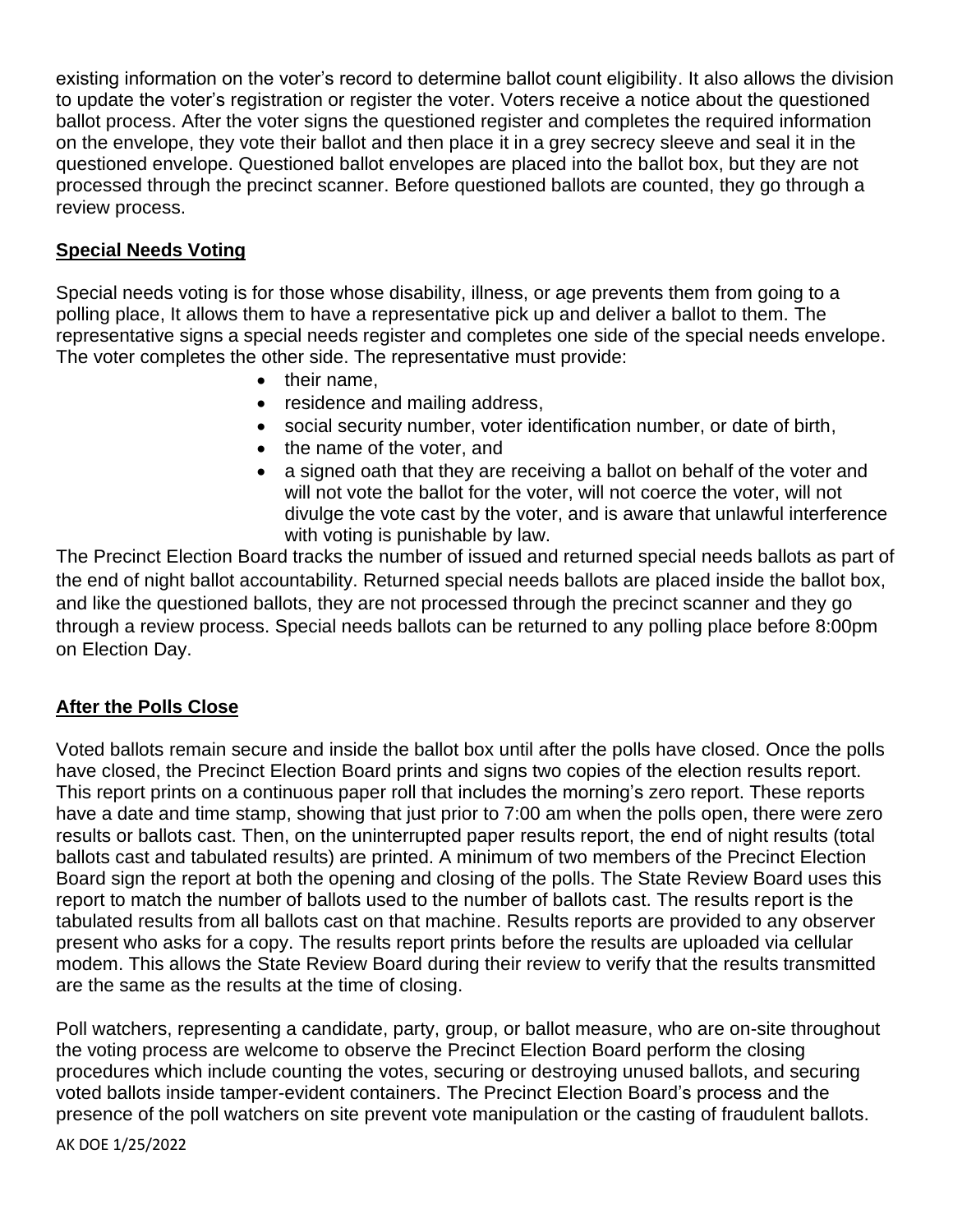The Precinct Election Board tracks the number of ballots issued to them from the Regional Election Supervisor; how many people voted; the method by which they voted (meaning regular voters signing the precinct register, questioned voters, and special needs voters); how many ballots were used, spoiled, unused; and the number of voter signatures. Unused ballots are either destroyed on-site or sealed inside tamper evident containers. Only after securing the unused ballots does the Precinct Election Board open the ballot box containing voted ballots. This process guarantees that voted ballots are not comingled with blank/unused ballots.

Having sequentially numbered ballot stubs is a crucial component of ballot accountability. The number of signatures on the precinct must match the number of ballots used, unless there is some anomaly, which can be explained to the State Review Board and addressed during their review process..

After the polls close and results are transmitted, two workers from each urban precincts return all the materials to the Regional Election Supervisor, signing the same chain of custody document they signed when the material was picked up. The precincts that received materials via USPS seal the materials in tamper-evident envelopes and locked containers and mail them the following day. Bymail locations ensure chain of custody with signature receipt confirmation, package tracking, and a ballot receipt and return material check in log.

The Regional Election Supervisors accept all the materials from the urban precincts. Late in the evening on election night, these materials are picked up by a contracted courier and sent on the first Alaska Airlines flight to Juneau. Materials from remote locations are delivered via USPS over the course of the week to the director's office in Juneau. Ballots from overseas military and civilian voters may arrive up to 15 days after the general election and 10 days after a primary or special election, so the Regional Election Supervisors send these materials over that period using either Alaska Airlines Goldstreak or USPS Express. Both transportation methods follow the same chain of custody and tracking documentation.

## **After Election Day**

The morning after Election Day, division staff organize questioned ballot envelopes in numerical order according to line number the voters signed on the questioned register. They then organize the questioned ballots by precinct number and house district.

The Division of Elections has procedures in place to prevent the casting and counting of duplicate votes. These include having the signature line on the precinct register read "ALREADY VOTED" when the person has voted early or absentee, which requires the voter to cast a questioned ballot. This prompts a review and research to verify if they did in fact already vote. Once registers are printed, no absentee, questioned, or early votes are counted until voter history is done. Voter history is the term used to indicate that a voter has cast a ballot in an election. Division staff determine voter history from precinct registers and logged early, absentee, and questioned ballots.

The division also runs internal duplicate voter reports to identify those voters who may have cast more than one ballot. After comparing the voter's information and signature on the two different methods of voting and verifying that a true duplicate vote occurred, the ballot(s) are removed and not counted. Intentional duplicate voting is rare and all duplicate voter research is provided to the Department of Law.

AK DOE 1/25/2022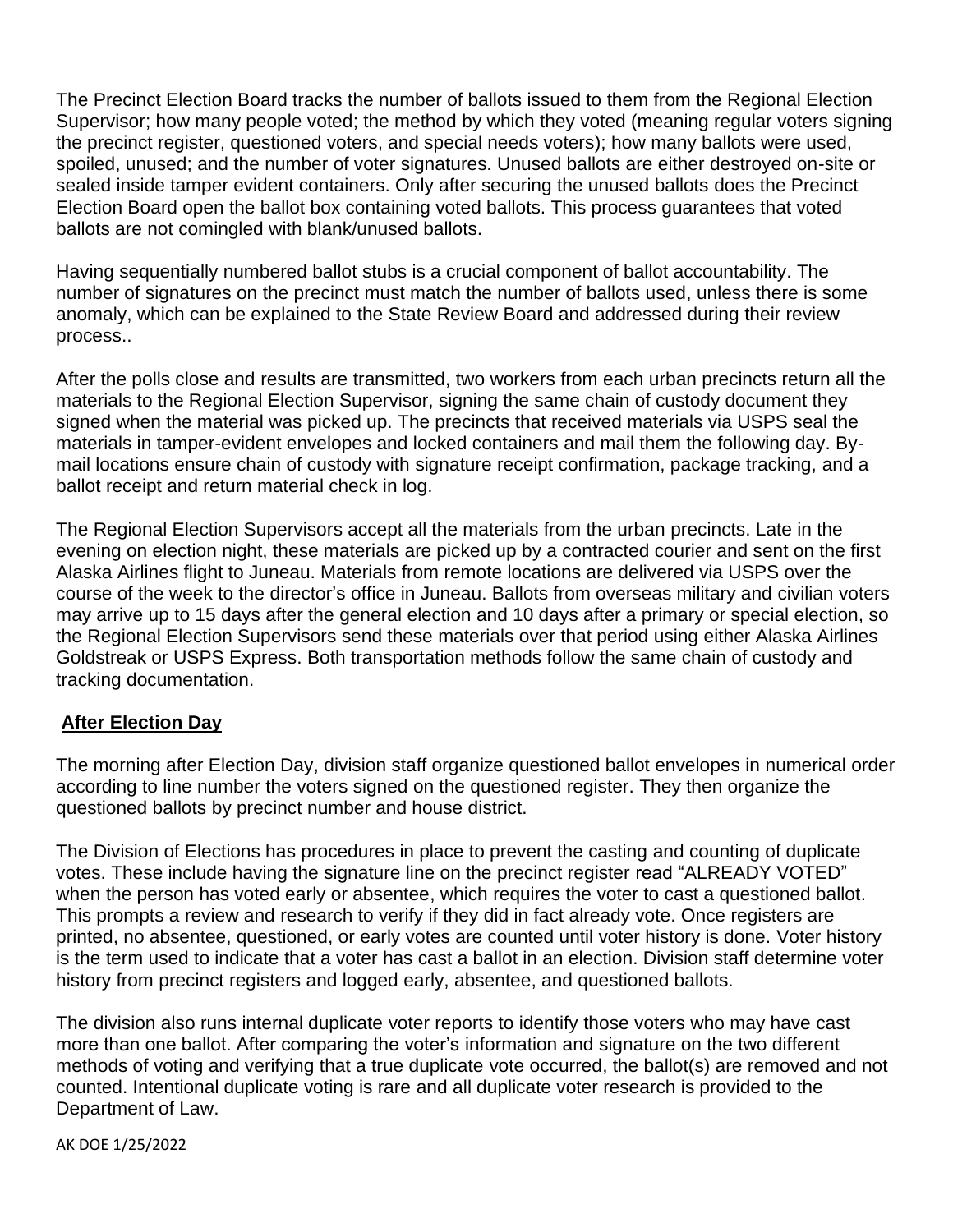When the duplicate vote research is complete, the Absentee and Questioned Review Boards open the ballot envelopes and remove the secrecy sleeves. The purpose of the secrecy sleeve is to maintain the privacy of the vote when removed from the envelope, which clearly identifies the voter. A two-person team then counts the number of ballots, making sure it matches the number of envelopes, and compares that to their details report, making sure that the numbers match against their Absentee or Questioned Ballot Audit Report. When the review team has finished and the Regional Election Supervisor cross checks their report, the ballots are then sealed in a large envelope and a security label is placed across the seal. Ballots are then locked inside the secure ballot room at each regional office and are ready for counting by the Regional Counting Board.

Ballots that are tabulated at the regional office are tabulated by the Regional Counting Board and not by division staff. This applies to early vote, absentee, and questioned ballots. While staff assist with the process, the board primarily handles the ballots and scans them through the central scanners. The board is provided a known number of ballots from the Regional Absentee and Questioned Review Boards and the number of ballots provided to them must equal the number scanned and the number tabulated. The board reviews the results report to ensure they match and signs off on the ballot counts. These results are added to the unofficial results up through the 15<sup>th</sup> day after the election. The Regional Counting Board functions as the Precinct Election Board in this central scanning and tabulation manner.

All materials are returned to the State Review Board for inspection and verification. This board conducts a thorough review of the materials from the Precinct Election Boards and Regional Counting Boards to ensure that the number of ballots cast, counted, and shown on the election results produced by the state's ballot tabulation system equals the number of actual voters and that the results are accurate. The State Review Board also reviews the Precinct Election Board's ballot accountability statement, confirming the number of signatures on the precinct register, the number of questioned ballots, and the number of special needs ballots.

Prior to certifying the election, the State Review Board conducts hand-count verifications of random precincts that utilize precinct scanners. The randomly selected precinct must account for at least 5% of the total votes cast in each of the 40 house districts. If there is a discrepancy of more than 1% in the hand-count verification, the board hand counts of all the ballots cast in the district. From implementation in 1998 to date, there has never been a discrepancy of 1% or greater. In fact, the few minor discrepancies that have been found are related to "marginally" marked ballots – meaning the voter did not completely fill in the oval for their selection and the scanning unit could not detect the mark.

The State Review Board also conducts a hand-count verification of early voted ballots, absentee ballots, and questioned ballots in randomly selected house districts with representation within each of the four regional offices.

After the State Review Board completes its review, the election is certified and the results are official. The process is intentionally methodical so that accuracy is ensured. Additionally, because certain ballots can be counted on the 15<sup>th</sup> day after the general election, no certification can be done before then.

The Alaska Division of Elections is dedicated to the security and accuracy of our election process. The division recognizes that any election system is susceptible to fraud if security measures are not

AK DOE 1/25/2022